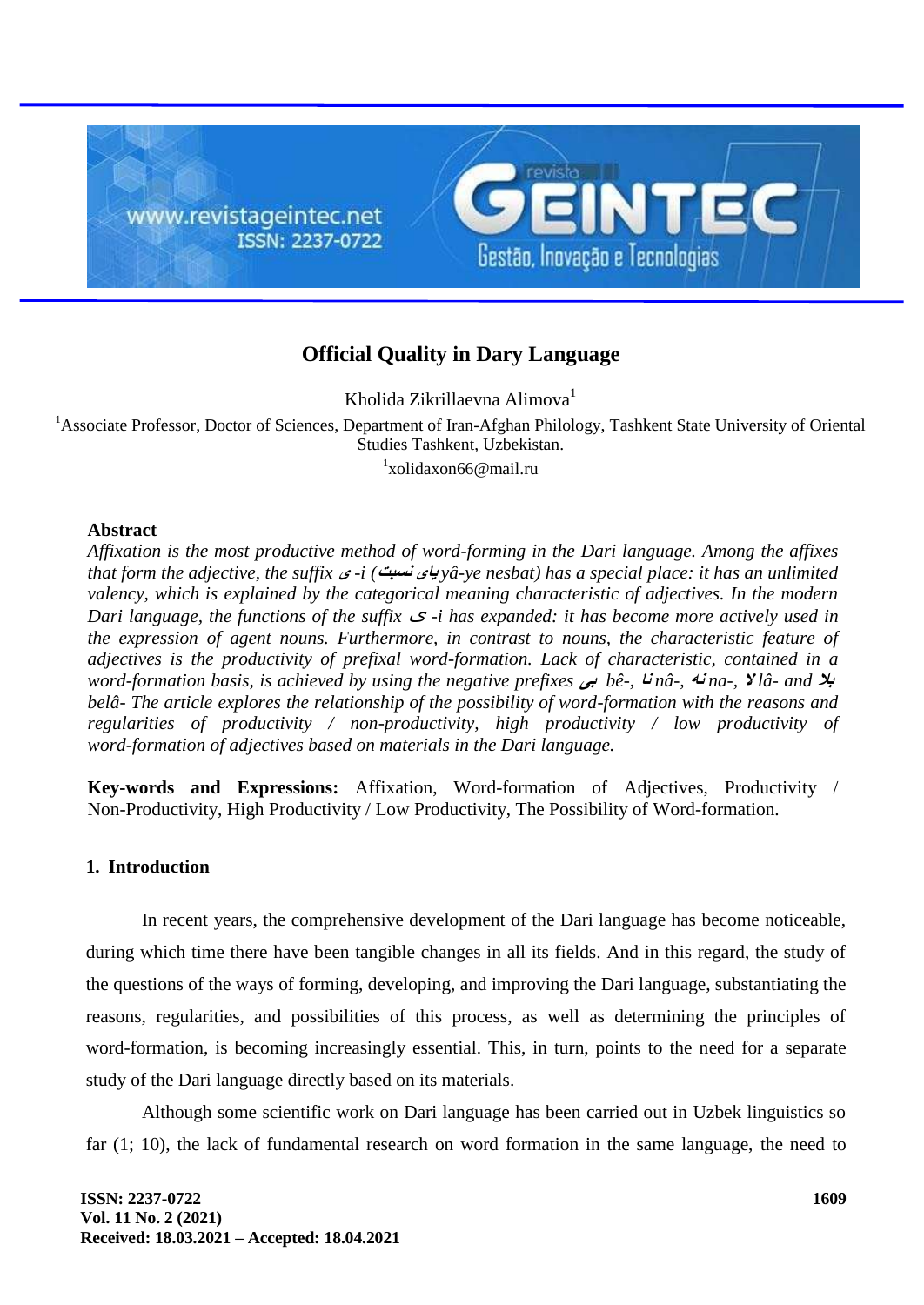limit the similarities and differences in the system of Dari and Persian word formation is urgent. The aim of the article is to study the affixal word formation in the Dari adjective category, to clearly define the possibilities in word formation, the limitations of possibilities. Identification of productive word-makers in quality construction by affixation method in Dari language; identification of productive / unproductive as well as word-building opportunities in quality construction; The task of the research is to reveal the changes and developments in the Dari word-formation system on the basis of productive word-formation types.

The source of the study was 1990-2019, including modern Dari prose and journalism, «انیس» *Anis*, »ادْیُ »*Hêwâd*, »ًْ عصش »*Asr-e naw'*a sample file of selected materials from newspaper materials was used. Based on the specific properties of the collected materials, they were studied on the basis of descriptive, comparative, system-structural and component analysis methods.

### **2. The Main Part**

Affixation is also the main productive method in quality construction in Dari language. Qualitative affixes can be divided into the following two main groups according to their general characteristics: 1) relative adjectives; 2) quality makers indicating ownership or non-ownership.

#### **Relative Signifiers of Quality**

### ی -*i* suffix

ی -*i* ) allomorphs: یی -*yi*, گی -*gi*, یّ -*wi*) suffix (غجتً یبی *yâ-ye nesbat* or غجیً یبی *yâ-ye nesbi*) middle dari language *-ig*, beginner *-ik* (-yk´, in the text of bases– -yg) < эр. \**-ya-ka-* from this (4, 69). It is considered the most productive suffix that makes a relative quality: its valence level is very high and it is not possible to list all artificial words in dictionaries. In the model "Word-formation basis + i", not only lexical morphemes, but also phraseology and word-combinations, regardless of their own and assimilation, can serve as a basis for word-formation.

The meanings of this suffix have expanded in modern Persian-Dari languages:

It is said above that a making a personal through it: ذیٌث *bandi* 'prisoner'. According to Chkheidze T.D., this type of word formation was not observed in Middle Persian (13, 25). However, in Middle Persian studies, it can be seen that the relative adjectives used for the sign of personality came as nouns: شا هرīī (ك تري ش' (́ urban (person)', 'citizen' city ',' province '), zēndânīg (zynd'nyk´)' prisoner ',' ariston '(zēndân (zynd'n´)' zindon ') (4, 69).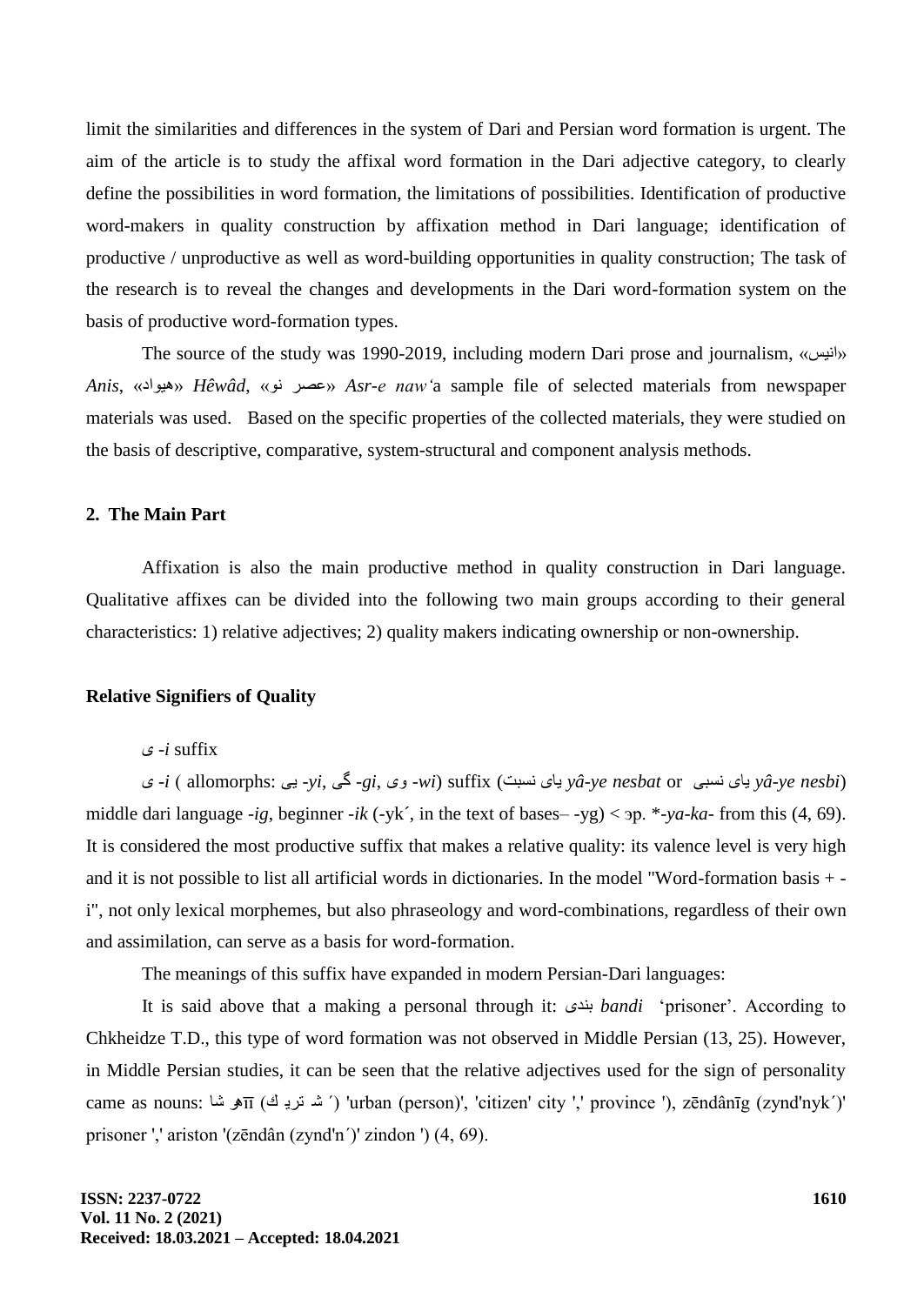Personal names are the result of a mix of qualities: کبثلی *kâboli* 1. 'to Kabul', 2. 'from Kabul', رغبلی ва صغبلی *zoǧâli* 1. 'idol' 2. 'coal miner'. «in Dari –russion dictionary» (3) الیْج *jawâli* 'porter', 'carrier', ثشلی *barqi* 'electricity', 'electrician', عگشتی *segreti* 'smoker', چلوی *čelami* some words like 'smoker' are just a personal name, کجبثی *kabâbi* 1. 'kebab maker', 1. 'hunter', 2. 'Some words, such as hunt (belonging to), are first person nouns, then relative adjectives, اسیْغً *naswâri* 1. 'brown' 2. 'nasal smoker', ؽشاثی *šarâbi* 1) 'drinking person', 2) 'the degree to which the meanings of artificial words are applied at the linguistic level, with the relative quality first, followed by the meaning of the person's name, such as 'alcoholic'. The conjugation of artificial words is also widely observed in other types of noun (object and place).: یًثبسا *bârâni* 'raincoat' (ثبساى *bârân* 'rain' → یًثبسا *bârâni* 'rainy'): this meaning is recorded in classical Persian (5, 214) However, it is incorrect to evaluate all artificial words as a product of the transposition method. It should not be forgotten that the transfer of adjectives to a noun (whether it is an ellipse or some other substantive method) creates special models of transposition in terms of word formation.

ی -*i* The suffix is ambiguous: artificial words can have multiple meanings. For example:

| zabân-e afğâni زبان افغانی                    | 'afghan (Pashto)' $\rightarrow$ affiliation        |
|-----------------------------------------------|----------------------------------------------------|
| raqs-e afğâni رقص افغانی                      | 'afghan dance' $\rightarrow$ method, type, kind of |
| میئت نمایندگی افغانی hay 'at-e nomâyendagi-ye | 'afghan delegation ' $\rightarrow$ attitude to the |
| afğâni                                        | place, originality                                 |
|                                               |                                                    |

| كشتى جنگى $\,$ kešti-ye jangi | ' warship ' $\rightarrow$ intended                     |
|-------------------------------|--------------------------------------------------------|
| <i>fil-e jangi</i> فيل جنگي   | 'warrior elephant' $\rightarrow$ activity              |
| rôhiya-ye jangi   روحيهٔ جذگی | 'fighting spirit' $\rightarrow$ descriptive assessment |

This means that a compound word (relative adjective) itself can form different types of word formation depending on the word being defined, the spoken text, and the place of use. This makes it difficult to divide such artificial words into semantic groups. The following are the most common meanings in their classification.

Analisys of materials  $\zeta$  -*i* suffex – يباي نسبت – allowed to divide the adjectives formed by the following semantic groups:

1. Relevance, belonging, belonging to what is understood from the basis: فبسعی صثبى zabân-e *fârsi* '*persian language'*, عغکشی لیغۀ lisa-ye *askari* '*military lyceum'*, اجتوبعی مْعل olum-e *ejtemâ'i*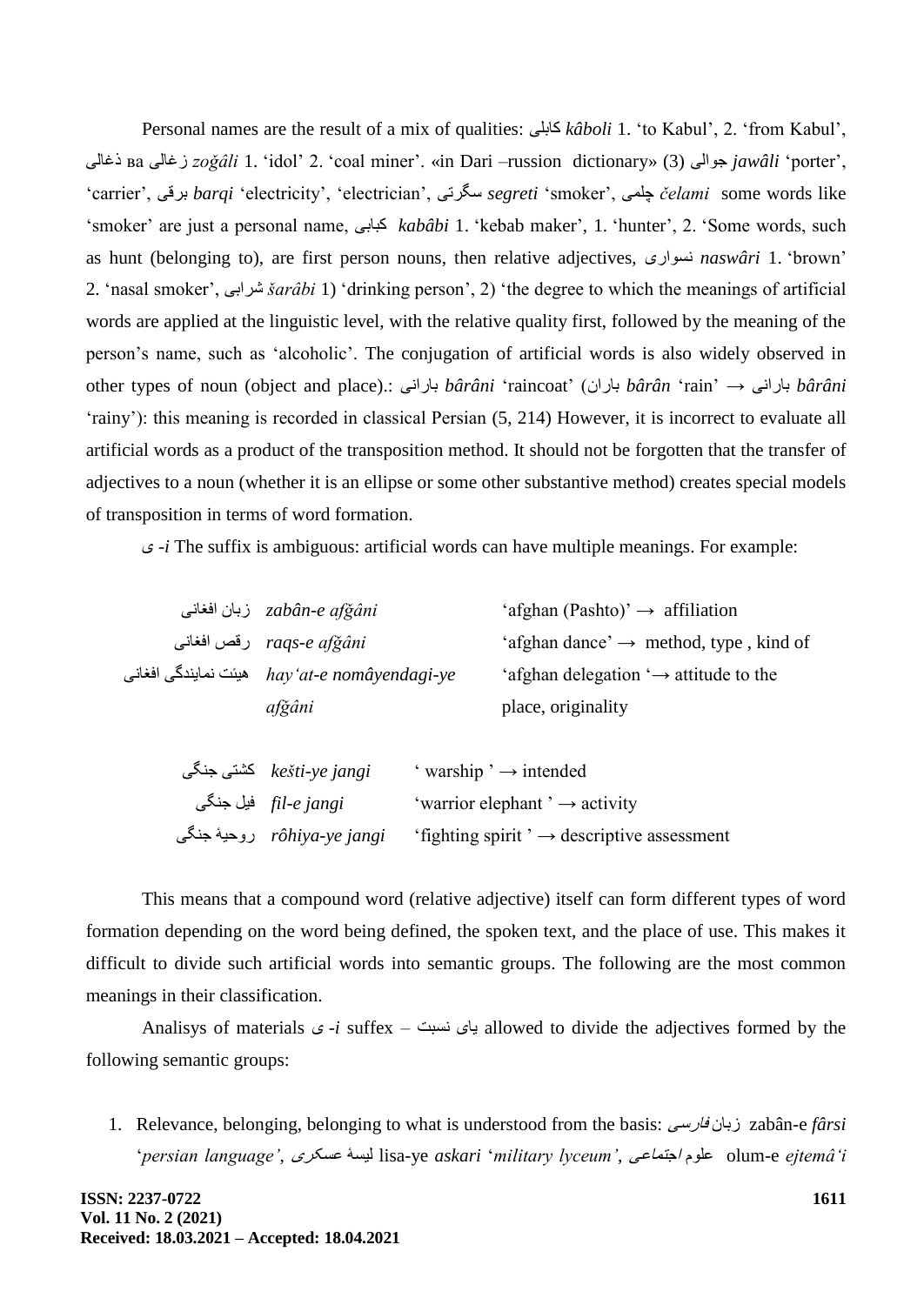'*social science*', طجی ۀٌهعبی mo'âyena-ye *tebbi* '*medical servise*'. گیٌُفش اثظّس rawâbet-e *farhangi* '*cultural relations'*.

- 2. Whether the word expressed in the definite function is intended for the object understood from the constructive basis: جشاحی اتبق otâq-e *jarrâhi* '*surgery room'*, تخوی ذمٌگ gandom-e *toxmi* '*seed wheat'*,آصهبیؾی اییُْ هیذاى maydân-e hawâyi-ye *âzmâyeši* '*test aerodrome*', یی َهغبل وکذاىً namakdân-e *masâlayi* '*spice bowl'*, گیٌج کؾتی kešti-ye *jangi* '*warship'*.
- 3. What the object is used to, material: گیٌع هجغوۀ mojassama-ye *sangi* 'stone statue', الدیْف ثبدی bâdi-ye *fôlâdi* 'steel body', یًسیغوب پل pol-e *rêsmâni* '*kanat ways* (bridge)', چشهی( َتغو )ذٌث band (tasma)-e *čarmi* 'leather belt', قلمدان ج*وبی)* qalamdân-e *čôbi* 'wooden pencil', یَشی*شه یی* goldâni-ye *šišayi* 'porcelain vase', یٌچی فّظش zoruf-e *čini* 'porcelain dishes'.
- 4. Attitude, originality: یُْک هولکت mamlakat-e kôhi 'mountainous country', عمجی چشاغ čarâǧ-e 'aqabi 'backlight', (داخلی ) fazâ-ye xâreji (dâxeli) 'outer (inner) space ', غضبای خارجی (داخلی) manâteq-e ǧarbi 'western regions'.

Adjectives denoting a person belonging to a place or living in a given territory are strong in nature: گشیْل *lôgari* 'logar' (گشْل *lôgar* 'Logar' (name of region )), بییٌچی *činâyi* – یٌچی *čini* 'chinees'  *kohestâni* کُْغتبًی ,('Еvrope '*orupâ* اسّپب) 'evropean '*orupâyi* اسّپبیی ,('Хитой '*čin* چیي) 'mountainous', 'a person who lives in a mountainous area' (غتبىُْک *kohestân* 'mountainous area'), شیِؽ *šahri* 'urban (person)' (شِؽ *šahr* 'city').

- 5. Attitude to time, originality: صیّاهش غتبىًافغب Afǧânestân-e *emrôzi* 'todays Afganistan, کوپ یًصهغتب( ٍگبّاسد )kamp (ordugâh)-e *zemestâni* 'winter camp', یًخضا تطجیمبت tatbiqât-e *xazâni* '*autumn military training*, بسیًِ تعلیوبت ta'limât-e *nahâri* '*full-time education'*, دایوی ٍوبیؾگبً namâyešgâh-e *dâimi* 'permanent exhibitions', ثعذی ادثْح hawâdes-e *ba'di* 'next events*'*.
- 6. Quantitative property: لین چهارسیمی layn-e čahârsimi 'four-wire power line', الیت تختهٔ روسی سه لایی taxta-ye rusi-ye selâyi 'three-layer plywood', لتاق دونفری otâq-e dunafari 'double room', سیستم حضثیّد sistam-e duhezbi 'two-party system'.
- 7. Property (means and method of movement)): ثبدی آعیبة âsyâb-e *bâdi* '*windmill'*, ثشلی یْات otuye *barqi* '*electric iron'*, اججبسی سجعت raj'at-e *ejbâri* '*forced* withdrawal, یًبِبگً حولۀ hamla-ye *nâgahâni* 'sudden attack'.
- 8. Analogy and comparison: هیؾی چؾوبى čašmân-e *mêši* 'қўйкўз', ؽیْخشگ حبفظۀ hâfeza-ye *xargôši* 'chicken brain', گیٌپل *palangi*\* 'йўл-йўл', ذیٌعپْگ *gospandi*\* 'obedient, pious, meek'.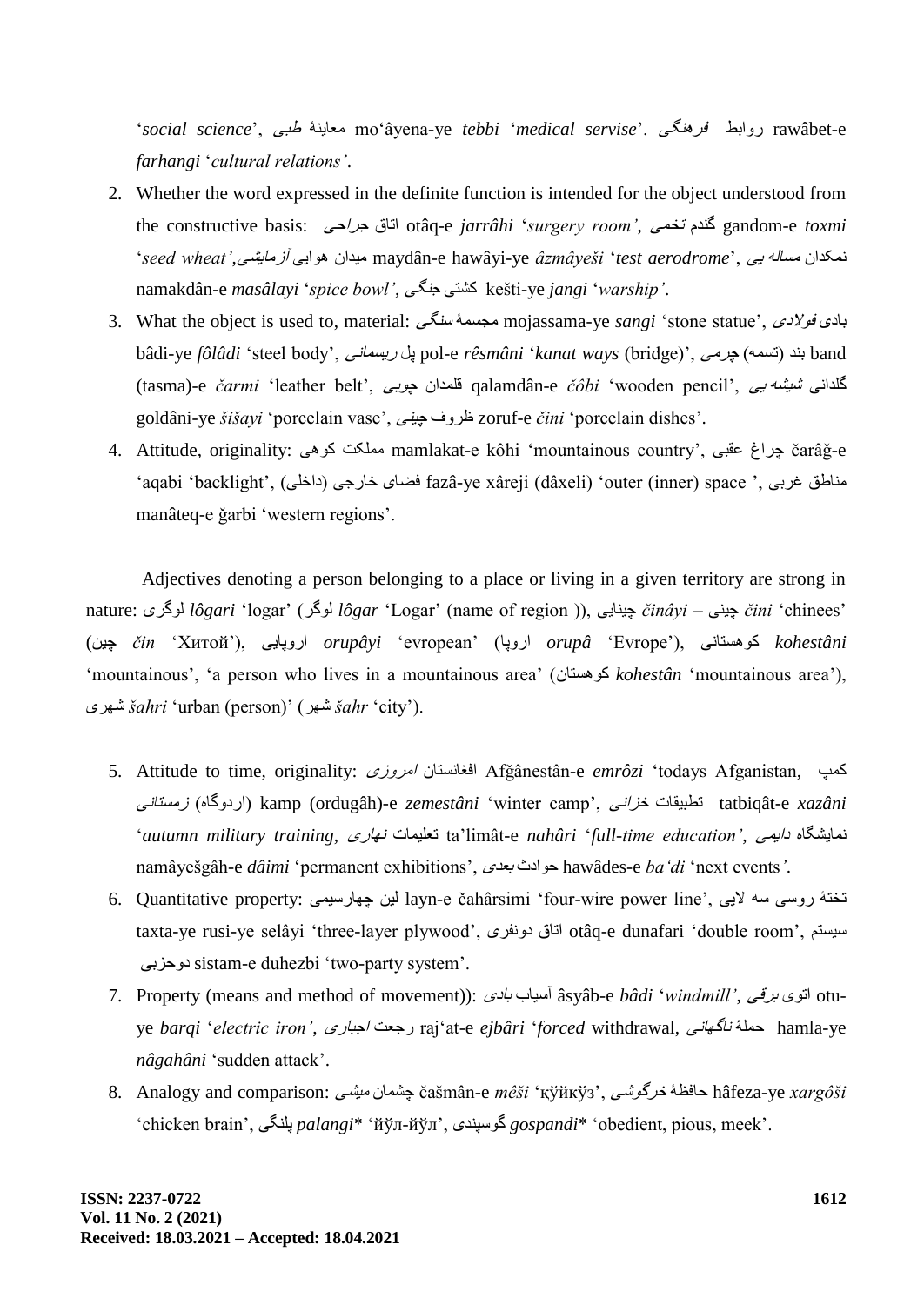- 9. Colour: یًآعوب گًس rang-e *âsmâni* 'air color, blue 'ثی آ گًس rang-e *âbi* 'light blue, blue', پبسچۀ گالثی pârča-ye *golâbi* 'pink cloth', یی ٍِْل گًس rang-e *qahwayi* 'brown, dark brown', خشهبیی *xormâyi* 'light brown'; redness '.
- 10. Method, type, kind: پبییّاس تعویش ta'mir-e orupâyi 'evropean building',یًافغب سلص raqs-e afǧâni 'afganian dance', یًایشا لبلیي qâlin-e irâni 'Iranian carpet', یُهب دسیبیی mâhi-ye daryâyi 'river fish'.

#### **Quality Makers who Signify Non-possession**

A sign of not having something that is basically understood in Dari ثی *bê-*, بً *nâ-,* ًَ *na-,* ال *lâ-* and ثال *belâ-* represented by prefixes.

In modern Dari Language **بی** *bê-* the prefix is productive and is added to words belonging to the horse category. It is a productive quality-forming affix and is added to both explicit and abstract nouns. These subjects can consist of their own (primitive Dariy) and assimilation words. At this point ثی *bê*- artificial words made with a prefix (ٍفبیذ ثی *bêfâyda* 'useless', فبّ ثی *bêwafâ* 'unfaithful') ثی *bê*from the accumulation of the front assistant with the nouns (لفْت ثی *bê tawaqqof* 'without stopping', 'without taking a break', لْپ ثی *bê pul* 'without money') differentiation is necessary. Analysis of collected materials ثی *bê*- word-formation, semantic, morphological, and syntactic features of prefixed artificial words indicated that they belonged to a category of adjectives (given that in the context adjectives can pass into the category of adjectives, some of them can be both adjectives and adjectives): جب ثی *bêjâ* 1) 'useless'; 'Inappropriate' (quality); 2) 'in vain'( adverb); سدْه ثی *bêmawred* 1) 'out of place' (*adjective*); 2) ''Untimely' (*adverb*) .

ثی *bê*- Using the prefix, the following meaningful adjectives are formed from subjects:

1. ثی *bê*- prefix а) by joining the definite nouns denoting a part of the human body, it forms a figurative word that expresses the character-traits, qualities-states of the person: دعت ثی *bêdast* 'weak', دل ثی *bêdel* 'sad', 'disappointed'; 'Hopeless', عش ثی *bêsar* 1) 'Uncontrolled', 'neglected', 'unruly', 2) 'disobedient'; 3) 'fun', 'more playful', جگش ثی *bêjegar* 'cowardly', 'heartless', 'willless':

این ها عبارت بودند از سوداگران خرده فروش و افراد بی کمر .<sub>..</sub> که با یک بهانه چند روز سر کار ن*می رو*ند (23, 23)

Inhâ 'ebârat budand az sawdâgarân-e xordaforôš wa afrâd-e bêkamar … ke bâ yak bahâna čand rôz sar-e kâr namêrawand

**ISSN: 2237-0722 Vol. 11 No. 2 (2021) Received: 18.03.2021 – Accepted: 18.04.2021**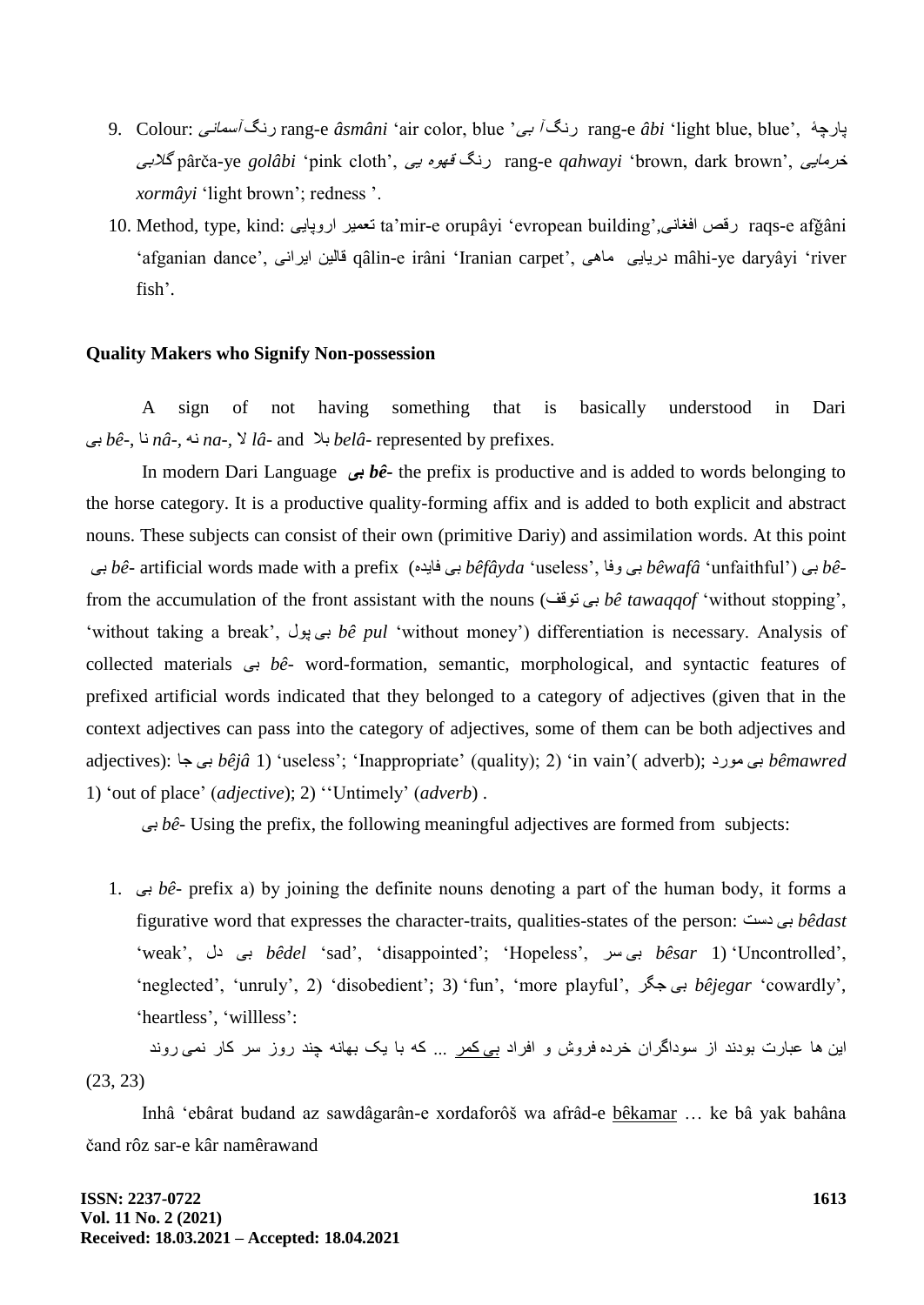'These were petty traders and idle people who did not go to work for a few days under any pretext';

By joining abstract nouns denoting cultural-social, moral, and spiritual concepts related to man, it creates adjectives that signify a sign-property, a statelessness, understood from the ground up: ٍبٌگ ثی *bêgonâ(h)* 'innocent', اعتعذاد ثی *bêeste'dâd* 'untalented', َتشثی ثی *bêtarbiya* 'indiscipline', غن ثی*bêǧam* 'carefree'; 'calm down':

نیر و های دشمن وقت فر از مردم هم آن هار ا بی غم نمی گذارد، از زمین و آسمان آن هار ا تعقیب کرده بر سرشان آتش (15-31, 31) می بارند

Nayrôhâ-ye došman waqt-e ferâr-e mardom ham ânhâ râ bêǧam namêgozârad, az zamin wa âsmân ânhâ râ ta'qib karda bar sar-ešân âtaš mêbârand

'Enemy forces do not leave people alone even when they are fleeing, they chase them from the sky and shoot at them'.

2. Мавҳум отларга қўшилиб, асосдан англашилган тушунчага эга эмасликни ифодалайди: ;'шубҳасиз '*bêgomân* ثی گوبى ,'чидамсиз '*bêdawâm* ثی دّام ,'тартибсиз '*bêtartib*ثی تشتیت 'ногаҳон', خطش ثی *bêxatar* 'хатарсиз':

 $(24, 110)$  خندۂ بی گمانی سر داد

### Xanda-ye bêgomânê sar dâd

'An unexpected (sudden) laughter was heard;

(193 ,29)یکی به دیگری گفت: ما هر چِه می کشیم از دست این آدم های نویاد و <u>بی یاد</u> می کشیم

Yakê ba digarê goft: Mâ har če mêkašêm az dast-e in âdamhâ-ye nawyâd wa bêyâd mêkašêm

'One said to the other, "No matter how much we pull, we pull at the hands of people we don't know".

- 3. Combined with definite nouns, it creates adjectives that mean it does not have an object that is understood from the base: صهیي ثی *bêzamin* 'landness', ًَدا ثی *bêdâna* 'seedless'.
- 4. In some cases, there is a splash of artificial words: َعک ثی *bêsekka* 'coin without image', عین ثی*bêsim* '[radio] telegraf', ثیذاد *bêdâd* 'injustice', 'violence'.
- 5. ثی *bê* prefix can be added to the nouns to indicate that the concept understood from the basis is not there at all, but to a lesser extent.: حبل ثی *bêhâl* 'exhausted', آدم ثی *bêâdam* 'desolation', تبة ثی*bêtâb* 1) 'annoying', 'impatient', 2) 'exhausted', 'weak'.
- 6. Adding some adjectives means that there is no sign understood from the basis: وتبُ ثی *bêhamtâ* 'unparalleled'(1 example encountered).

**نا** *nâ***-** the prefix is also a productive adjective-forming affix, combining with noun, adjective, present and past tense verb bases. ثی *bê-* as opposed to the prefix, بً *nâ*- the accumulation of with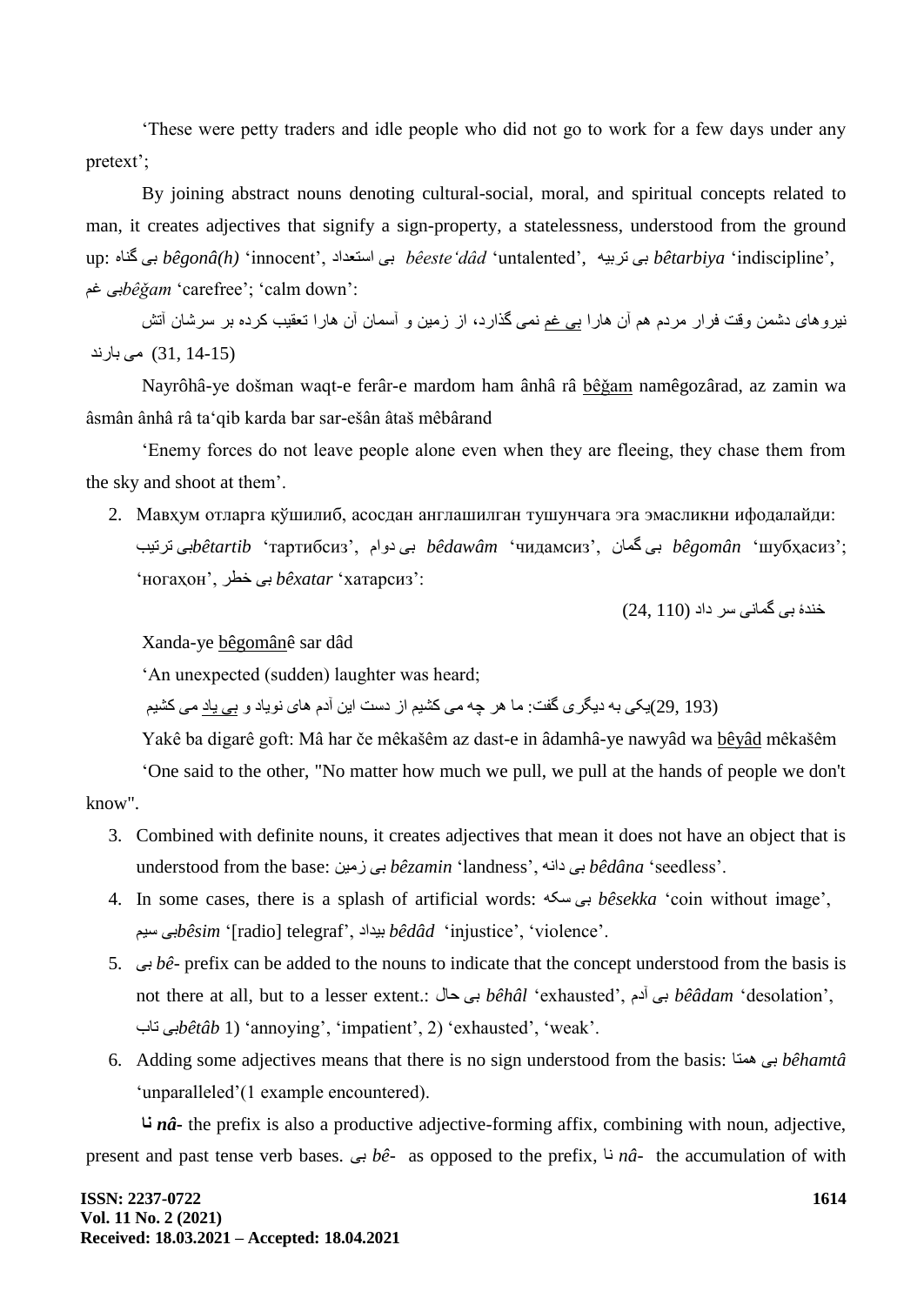definite nouns was almost never recorded (بالكس *nâkas, خارن nâčiz, باقين nâciz, غازن nâensân*, ب addition to).

One of the artificial words ی -*i* suffex (هصذسی یبی *yâ-ye masdari*) abstract nouns are made through.

بً *nâ-* meanings of the prefix

- 1. بً *nâ* the prefix is added to words belonging to the noun category to denote a lack of basic understanding: باهیذً *nâomêd* 'hopeless', بکبمً *nâkâm* 'unlucky', بگضیشً *nâgozir* 'inevitable', 'impossible', 'unavoidable', نامراد, nâmorâd 'unfulfilled', 'unhappy'.
- 2. Adding to the words belonging to the category of adjectives, it signifies the meaning of negation, i.e., the word not is used in the function of the meaning it represents: بآثبدً *nââbâd*  'prosperous', ػْبخً *nâxôš* 'unlikely' (*not pleasant*), َبعکً *nâsakka* 'step relation' (*not related*), بثخشدً *nâbexrad* 'ignorant' (not *scholar /not smart* ), بهوکيً *nâmomken* 'may not', 'impossible'.

این ارزوهای نیک، بدونِ حضورِ ارزشْهای متعالیِ حقوقِ بشر در هر لایه یی از زندگی و روزگارِ ما، <u>ناممکن</u> است (14) ِ ِ

In ârezôhâ-ye nêk, bêdun-e hozur-e arzešhâ-ye motaâli-ye hoquq-e bašar dar har lâya-yê az zendagi wa rôzgâr-e mâ, nâmomken ast

'These noble aspirations are impossible without the high value of human rights at the heart of our lives and circumstances'.

3. بً *nâ*- the prefix is attached to the bases of modern verbs, meaning that they do not have a meaning understood from the base. It is well known that modern verb bases, which are considered semi-affixes, are also considered to be the second component of a compound word. (12) They are also included in suffixes. (6, 98). They can also be used as a constructive basis (6, 13): بیبةً *nâyâb* 'rare', ذٌبپغً *nâpesand* 'inappropriate', اىْبخً *nâxân* 'illiterate', بداىً *nâdân* ًبخشاػ ّ or *nâtarâšonâxarâš* ًبتشاػ ّ ًبخشاػ ,'unknown '*nâšenâs* ًبؽٌبط ,'ignorant' بتشاػً*nâxarâšonâtarâš* 'such as 'disagreeable', 'rude'. بً *nâ*- + the bases of present tense (basically پزیش -*pazir*) and semi-affixes are active in word formation: بپزیشً بةٌاجت *ejtenâbnâpazir xastaginâpazir* خغتگی ًبپزیش ,'indescribable '*enteqâlnâpazir* اًتمبل ًبپزیش ,'doubtful ','inevitable'' 'tireless','energetic, بتشطًخذا *xodânâtars* 'ruthless', 'wild'.

Analysis of our materials showed that the addition of the prefix بً*nâ* - to the base of the past tense verb is inefficient: بؽبیغتً *nâšâyest* 'an act of unscrupulousness'; 'Violence', ختّبدً *nâdôxt* 'not sewn', دْبثً *nâbud* 'perished' (3 examples ).

4. بً *nâ*- the prefix is added to the adjectives to denote a concept understood from the base: بٌبثیً *nâbinâ* 'blind', بًاْبخً *nâxânâ* 'vague','unreadable', اٌْبؽً *nâšenawâ* 'deaf', ٍبدیذً *nâdida*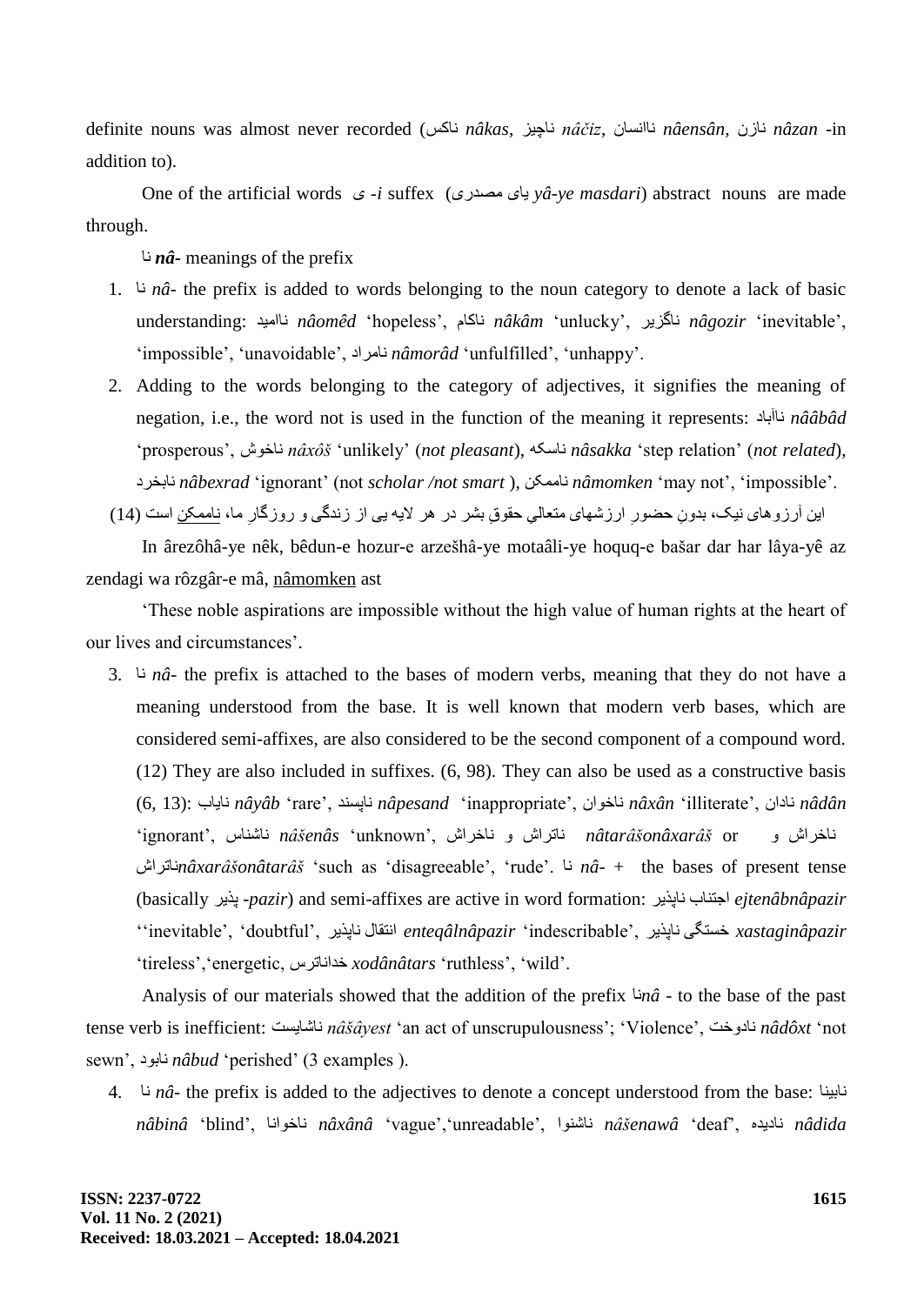'inexperienced', ٍذًاْبخً *nâxânda* 'not called', َبگفتً *nâgofta* 'unspoken', 'not mentioned', :'immortal '*nâmôrdani* ًبهشدًی ,'untrained '*nââmôxtani* ًبآهْختٌی

(30)ناگفته نماند كه در این میان، تعداد زیادى از شاعران جوان، شعر خواندند ... ...

… nâgofta namânad ke dar in miyân, te'dâd-e ziyâd-ê az šâ'erân-e jawân se'r xândand

'…it should be noted (not to mention) that during this period most of the young poets recited poetry…';

(25)بِسيار گيِهايش ناگفته مانده بودند

Besyâr gaphâ-yaš nâgofta mânda budand

'There was so much left to say '.

**نه** *na-* prefex **نا** *nâ***-** is recorded as an allomorph of.

بی فرار *nâqarâr* نا قرار *nâqarâr* بن لشاس به *nâqarâr* 

(16, 16)خودرا دهان دروازه رسانده بودم که نا قرار از بشت بردۀ تاق برسان کرد

Xôd râ dahân-e darwâza rasânda budam ke nâqarâr az pošt-e parda-ye tâq porsân kard

'When I got to the door, he asked annoyingly from behind the curtain '.

(901 18,) *bêensâf* –ثی اًصبف *nâensâf* ًباًصبف

(37 19) ناانصاف ها همان قدر نمی سنجند که همین آدم چرا این طور شده

Nâensâfhâ hamânqadr namêsanjand ke hamin âdam čerâ intawr šoda

'The fools don't think so much about why this man is like that'.

Sometimes there was an expansion of meaning in one of the words that formed the synonymous line: خذا ثی *bêxodâ* 'atheist' – بخذاً *nâxodâ* 1) 'atheist'; 2) 'savage', 'evil-doer', ٍثیکبس*bêkâra* 1) 'useles' (man), 2) 'unnecessary' (something); for example, ٍثیکبس بیُچیض *čizhâ-ye bêkâra* 'old-fashioned, 'second hand') – ٍبکبسً *nâkâra* (so, ٍثیکبس ّ ٍبکبسً *nâkârawobêkâra*) 1) 'incompetent'; 'Useless', 'unnecessary' (person); 2) 'foolish'.

It is observed that the addition of different negation prefixes to the same constructive basis results in the formation of artificial words with different meanings: بعالجً *nâ'elâj* 'impossible'; 'must', but العالج *lâ'elâj* 'incurable', ثیکبس *bêkâr* 'jobness' – بکبسً *nâkâr* 'useless' (11), کظ ثی *bêkas* 'lonely' – بکظً *nâkas* 'greedy', ثیضى *bêzan* 'single' – بصىً *nâzan* 'greedy'(11) (*about woman*),چیض ثی *bêčiz* 'poor' – بچیضً *nâčiz* 'few'. Since one of the artificial words is true and the other is used in a figurative sense, the artificial affixes cannot be synonymous with each other.

The table below is analyzed ثی *bê-,* بً *nâ-,* ًَ *na-,*ال *lâ- and* ثال *belâ-* it is possible to observe the percentage of artificial words in the presence of prefixes: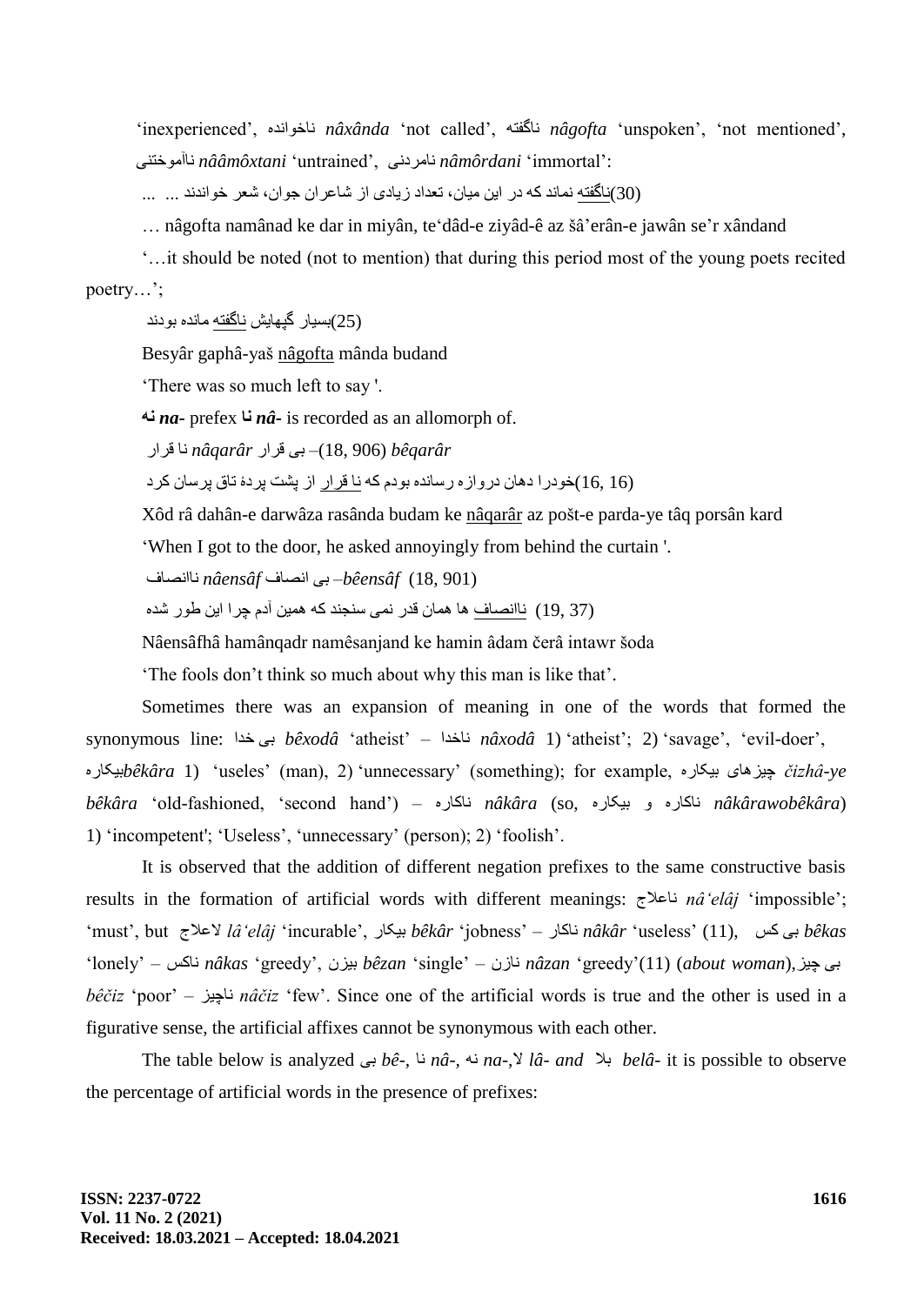| بى $b\hat{e}$ - | $170$ -words | 50,3%   |
|-----------------|--------------|---------|
| نا $n\hat{a}$ - | $132$ -words | 39.1%   |
| -belâ بلا       | $17$ -words  | $5\%$   |
| $\vee$ lâ-      | $13$ -words  | 3,8%    |
| نه $na$ -       | 4 -words     | $1.8\%$ |

However, their level of application in the modern Dari language is not the same. The analysis of factual materials showed the following results:

| نا $n\hat{a}$ -    | $40$ -words | $62,5\%$ |
|--------------------|-------------|----------|
| بي $b\hat{e}$ -    | $23$ -words | 35, 94 % |
| نه $na-$           | 1 -words    | $1,56\%$ |
| $\lambda$ lâ-      |             | $0\%$    |
| بلا $bel\hat{a}$ - |             | $0\%$    |

The figures quoted are in modern Dari ثی *bê-*, بً *nâ-* –productive, ًَ *na-* – unproductive*,*  ال *lâ-* ва ثال *belâ-* – indicates that they are unproductive prefixes. ال *lâ-* and ثال *belâ-* negation prefixes have been assimilated and insensitive affixes through Arabic words for centuries. بً *nâ-* prefix ثی *bê-* and its high equivalence increases its productivity.

## **3. Conclusion**

Analysis of the materials on the topic of the article leads to the following conclusions:

- 1. Adjectives that express a relative sign in the Dari language ی -*i* (غجتً یبی *yâ-ye nesbat*), آعب *-âsâ*, عبى *-sân*, عبس *-sâr*, اسّ *-wâr*, ػّ *-waš*, فبم *-fâm*, ىْگ *-gun*, یي *-in*, ًَآ *-âna* a feature that is common to all of the adjectives created by means of is the expression of a sign in relation to the action, the relative sign (such as belonging, specificity), to what the word of this type is added.
- 2. The suffix و- ب ذ سه بت ي هيمي has a special place in the enrichment of the Dari dictionary with new units: it has infinite valence and is explained by the categorical meaning inherent in these qualities. In the modern Dari language, the function of the suffix -*i* has expanded: its use as a personal name has become more active. The phonetic variant of the suffix ی-*i*, the differences in the use of یّ-*wi* in Dari and Persian, have been preserved. In Dari, the form یّ -*wi* has the ability to form a word different from Persian.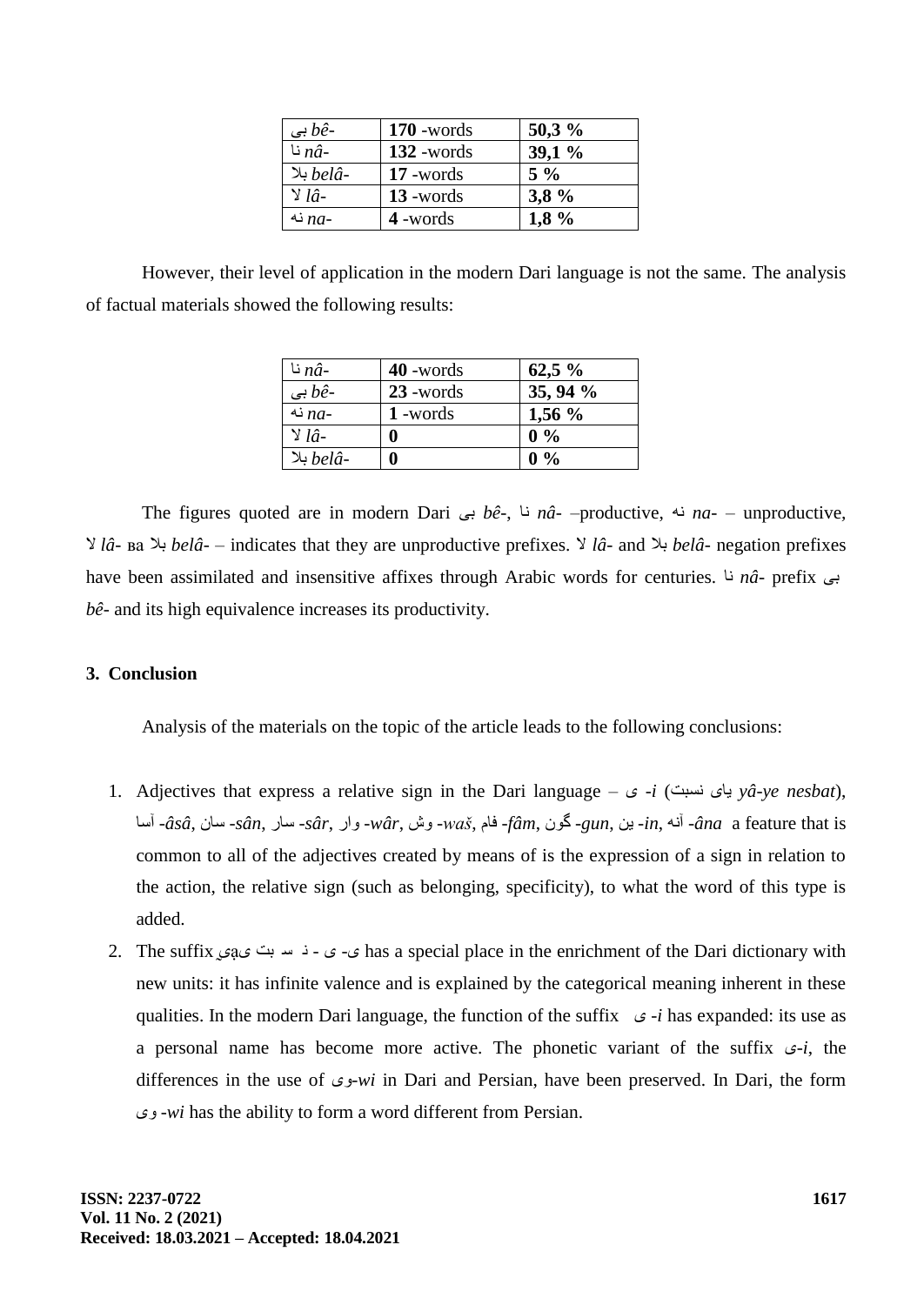- 3. Quality makers who signify ownership: آ *-â*, ذٌه -*mand*, گبس *-gâr//-egâr*, کبس *-kâr*, ٍذً -*enda*, سّ *-war*, بکً -*nâk*, آى -*ân*, گیي -*gin*, آگیي -*âgin*, ّ -*u*, کّ -*ôk*, یًآ -*âni* adjectives formed with a common, that is, a group with a sign of possession, regardless of whether the sign is more or less, strength or weakness, etc. Each of the quality makers of this type differs from each other by its specific feature (whether to note the excess-deficiency in the character, the strength-weakness, etc.). These characteristics affect their productive / unproductive, productive / unproductive status in quality making.
- 4. In the Dari language, in the category of adjectives, unlike horses, the prefix word formation is productive. It is a sign of not having something that is fundamentally understood ثی *bê-*, بً *nâ-* , ًَ *na-,* ال *lâ-* ва ثال *belâ-* represented by prefixes. In moderin Dari language ثی *bê-*, بً *nâ-* – productive, ًَ *na-* – unproductive*,* ال *lâ-* ва ثال *belâ-* – are unproductive prefixes. بً *nâ-* prefix ثی *bê-* high valence relative to . (noun, adjective, verb base, adjective can come as a basis for word formation); ثی *bê-* the prefix is mainly attached to noun increases its productivity. Negative prefixes are semantically the same, but their entry into a mutually synonymous relationship - the use of one instead of the other - is a rare occurrence.

### **References**

Alimova, Z.K. (2005). *Structural and semantical classification of somatisms in the Dari language.* Tashkent, 138.

Kiselyeva, L.N. (1973). *Essays on the lexicology of the Dari language.* Moscow, Nauka Publ, 152.

Kiselyeva, L.N., & Mikolaychik, V.I. (1986). *Dari-Russian dictionary.* Moscow, Russkiy yazyk Publ., 752.

Basics of Iranian linguistics. (1981). *Middle Iranian languages.* Moscow, Nauka Publ, 69.

Basics of Iranian linguistics. (1982). *New Iranian languages: Western group, Caspian languages.* Moscow, Nauka Publ, 214.

Peysikov, L.S. (1973). *Essays on the word-formation of the Persian language.* Moscow, Moscow St. Univ. Publ., 199.

Peysikov, L.S. (1975). *Lexicology of the modern Persian language.* Moscow, Moscow St. Univ. Publ., 206.

Persian-Russian dictionary. (1985). *In two volumes.* Moscow, Russkiy yazyk Publ., 106, 567.

Rubinchik, Yu. A. (2001). *Grammar of the modern Persian literary language.* Moscow, Vostochnaya literatura Publ., 600.

Uralov, X.U. (1990). *Scientific and technical terminology of the modern Dari language.* Тashkent, Fan Publ., 102.

Farhadi, R. (1974). *Conversational Farsi in Afghanistan.* Moscow, Nauka Publ, 214.

**ISSN: 2237-0722 Vol. 11 No. 2 (2021) Received: 18.03.2021 – Accepted: 18.04.2021**